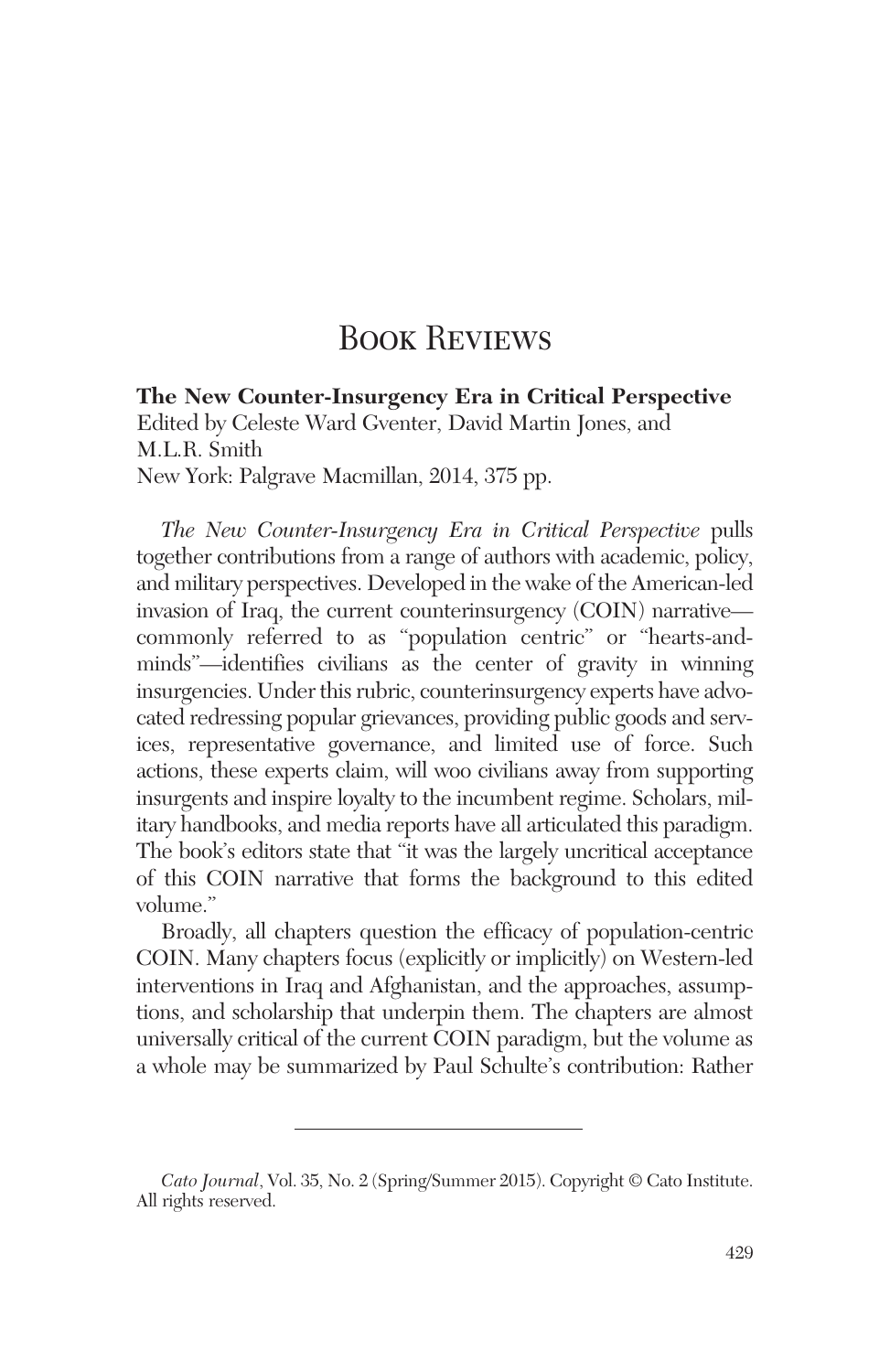than lining up to spurn large-scale interventionist COIN, "a more useful task is to . . . consider the grave, but not necessarily catastrophic, implications of 12 years of campaigning." In this vein, several themes emerge from the collected chapters.

First, a recurrent theme throughout the volume is criticism of the current COIN narrative's technocratic approach, emphasizing tactics over strategy and a conflict's wider political context (the contributions by Colin Jackson, Douglas Porch, M.L.R. Smith, John Bew, Huw Bennett, and Paul Staniland). Indeed, Porch argues that David Galula's account of French counterinsurgency in Algeria has been popular with American academics and practitioners who have worked to revive Galula's work in part because he views COIN with a tactical focus, ignoring the fight's strategic context. Galula's account emphasizes the imperative of separating insurgents from the population, and the concomitant importance of not alienating the population from the incumbent while doing so. Delinking COIN from politics, the current narrative "exceptionalizes" insurgency as a phenomenon distinct from conventional war and Clausewitz's edict that war is politics by other means.

Focusing on tactics, COIN experts lump different types of war into a single category, which risks a strategy/policy mismatch in interventions and prescribing a fixed tactical toolbox to address very different conflicts (as noted in the essays of Joshua Rovner, M.L.R. Smith, and Bing West). This "technocratic conceit," as Jackson dubs it, may lead to short-term tactical success but longer-term failures in producing stable, post-conflict states. Conflating insurgencies into a single category also undermines efforts to draw generalizations, as theorizing based on tactics is, according to Smith, an "inadequate and unstable basis for analysis."

Smith further argues that delinking war and politics risks "escalat[ing] war far and above what is feasible and proportional in either military or political terms" and a "perverse predilection for unrestrained grievance settlement." Moreover, failure to appreciate the wider political context means that interventionist COIN or aid to allies facing rebellion may face difficulties because Western policymakers pursue a monopoly on violence and state-building goals that these states may not share.

Jeffrey Michaels suggests that an apolitical focus is selfperpetuating. Large-scale interventionist COIN entails a large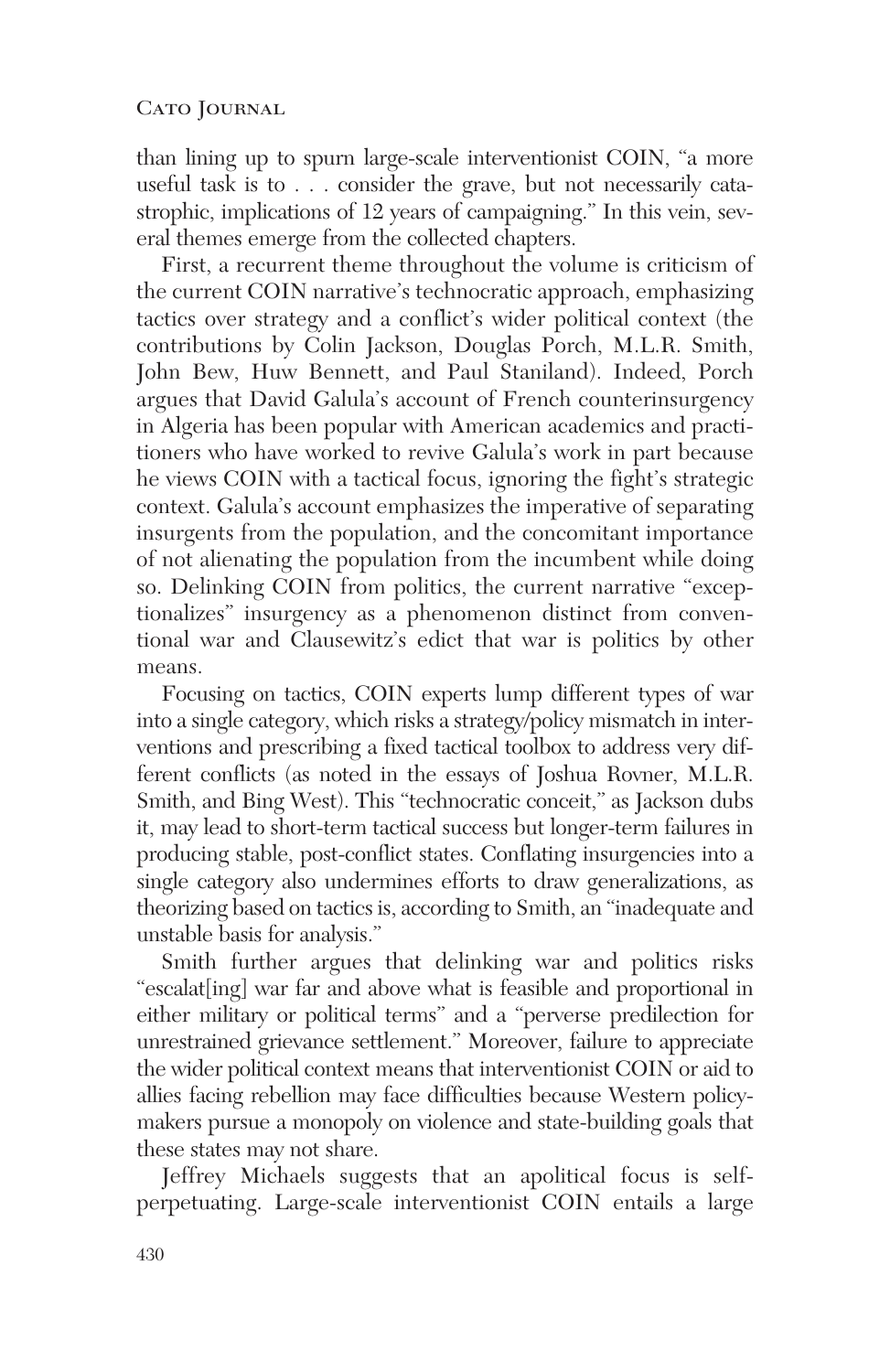military presence whose bureaucracy tends to overwhelm all diplomatic cadres, leads to the exclusion of nonmilitary policies, and promotes a tendency to view conflict in military rather than political terms. Similarly, Huw Bennett holds that a technocratic focus on "lessons learned" from operations in Iraq and Afghanistan may miss larger weaknesses. In perhaps an extreme argument along these lines, Bennett proposes that British military policy in southern Iraq "suggests weak civilian control of the armed forces, and the triumph of military amateurism."

Second, authors throughout the volume highlight contradictions and tensions embedded within contemporary COIN—suggesting that this narrative is intrinsically flawed or impracticable. Broadly, Michaels argues that large-scale interventionist COIN may be a destabilizing, rather than stabilizing, influence. Such interventions can produce local inflation and corruption, and present often-underplayed logistical challenges. Within this larger contradiction, Michaels notes that interventions can foster dependency—even as host regimes and their populations may come to resent foreign intervention, governments may come to depend on foreign aid, and civilians may find that foreign COIN operatives behave better than local troops. Bing West argues that several of COIN's main efforts—democratization and implementing Western-style rule of law—are undermined by a simultaneous emphasis on host governments' sovereignty. Thus empowered, such states have few incentives to constrain themselves as Western sponsors might prefer.

Third, the volume repeatedly underlines a larger tension: the ways in which the "liberal strain" in American policy simultaneously perpetuates and undermines COIN practice. The editors note that the hearts-and-minds COIN narrative plays well among the Western public, satisfying a broad constituency, offering a gratifying "story about triumph over adversity," and a messianic effort to confer "liberty upon others." This desire may underwrite future COIN efforts, even in the face of a war-weary public and a broader strategic pivot to Asia. According to Joshua Rovner, policymakers may support COIN efforts among allies in the Middle East and Asia, and pursue "future COIN adventures seeking to rebuild weak states."

But even as this "liberal strain" underpins modern COIN interventions, it constrains historical interpretations and limits policy options, and its elements can undermine one another. Hearts-andminds COIN restricts the use of force against civilians to the bounds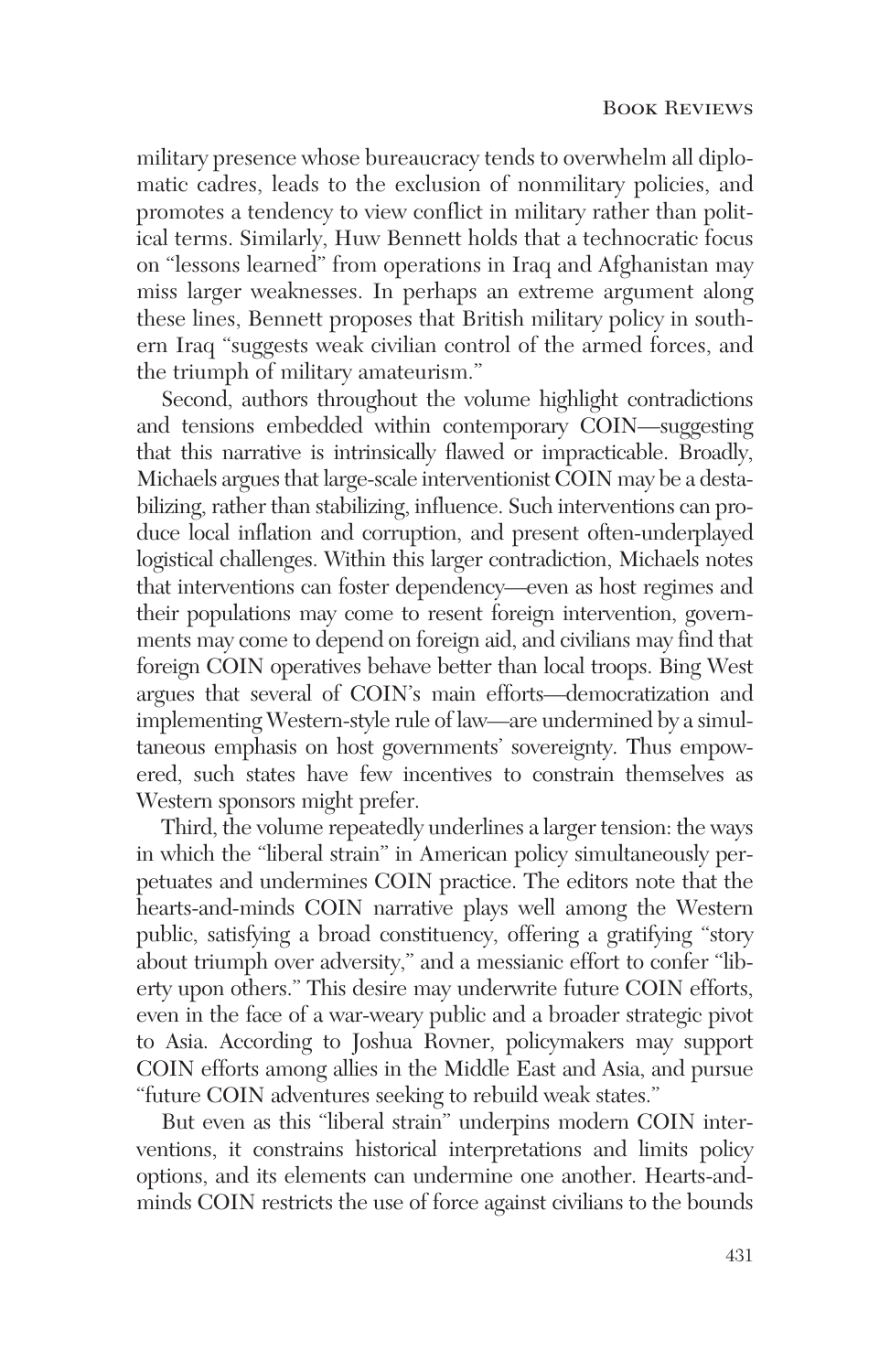## CATO JOURNAL

of liberal democracy. Yet David Galula, author of some of the paradigm's seminal texts, advocated withholding details of COIN operations from the home public in order to preserve support. Justifying COIN under a rubric of human security, the West's characterization of COIN as an "exceptional" form of war may make it easier for Western military operations to sacrifice human rights and professional restraint.

Moreover, for all of COIN's emphasis on civilian-led democratization and security sector reform, William Rosenau's discussion of the "military-police nexus" on the American home front strikes a particularly ironic chord. He notes the parallels in characterizing foreign insurgencies and domestic unrest, such as law enforcement's interest in COIN expertise and military operatives' interest in law enforcement approaches to gangs and organized crime.

Similarly, James Worrall and Matthew Ford note a tension between COIN's ends and means. Worrall argues that "if counterinsurgency is about shaping the desires of the population, then there are two ways to do this: firstly, through population persuasion; and, secondly, through population control." Unfortunately, "perhaps two of the most unpalatable aspects for Western states are the physical and psychological control of populations and the control of territory for long periods." Out of deference to the liberal paradigm, he argues, such issues of control are widely ignored or downplayed through vague language—risking unrealistic assessments of COIN operations and the possibility that governments will look to COIN as a panacea.

Many of the authors note inaccurate and selective use of historical cases to highlight elements of these campaigns that are consistent with the population-centric perspective, while glossing over evidence that counterinsurgents used force against civilian populations and may not have governed as benignly as claimed (for example, John Bew on Northern Ireland, and Joshua Rovner, among others, on Iraq and Afghanistan). Hampering historical analysis in this way constrains theory and practice, and limits policymakers' ability to "reconcile military means, however liberal, with more realistic political concerns."

Fourth, as Schulte notes, insurgency will likely continue, but the contributors to this volume argue that COIN policy and practice need to be re-examined, suggesting avenues for future research and thoughts for future policies. Authors question some of the assumptions underlying the current COIN paradigm or, like Ryan Evans,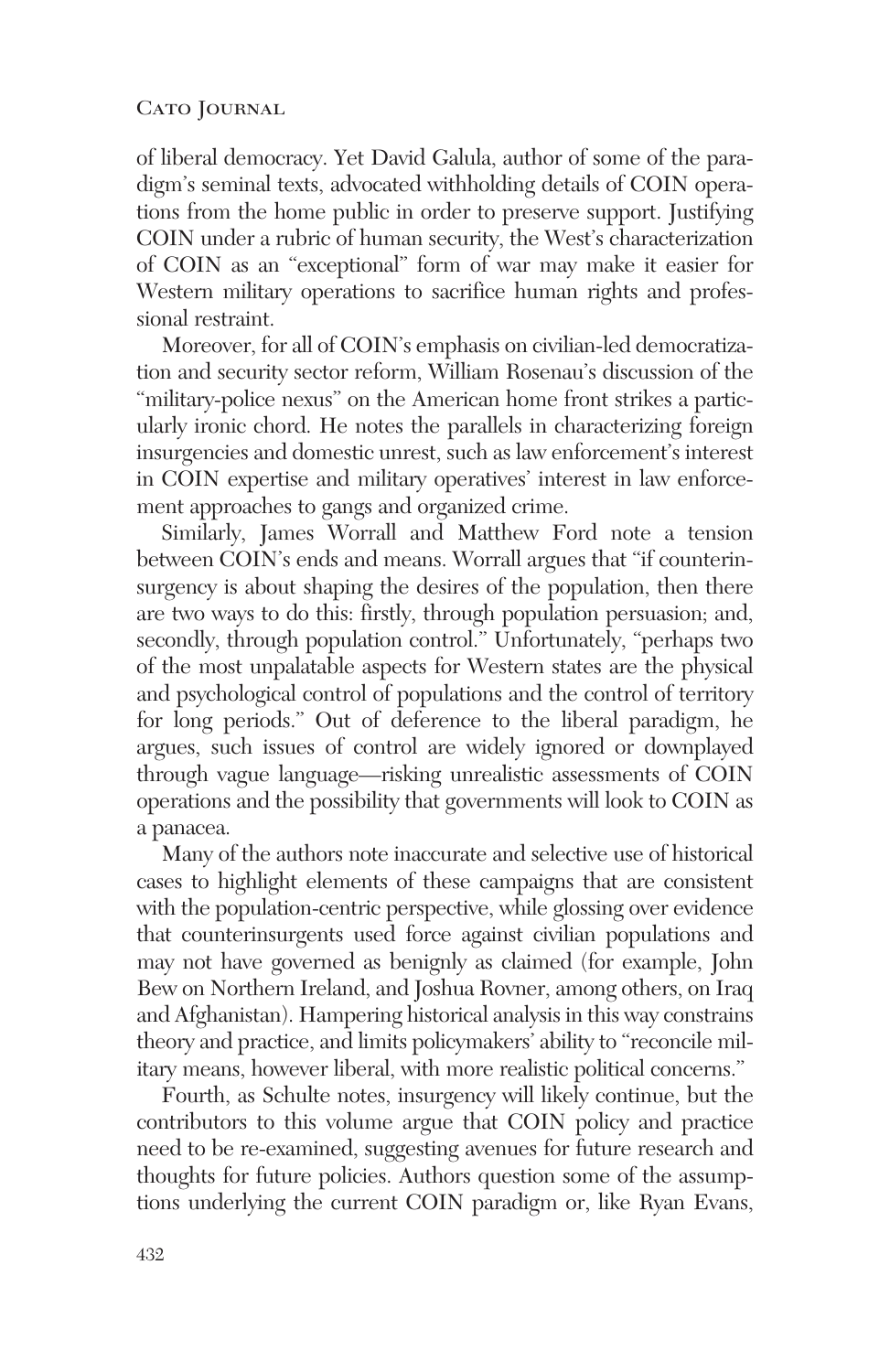argue that these are underexplored. Population-centric COIN is premised on the notion that civilians will abandon their support for insurgents, or forsake political indecision, if wooed with political compromise, good governance, and public goods and services. Yet, in their essay, Stephen Biddle, Jeffrey Freidman, and Jacob Shapiro note that civilians' and local powerbrokers' realignment is largely understudied. Moreover, the two instruments frequently used to persuade the populace (cash and bureaucracy) rarely generate influence or change loyalties in ways envisioned. Other authors advocate reconsideration of COIN's assumption that states want to defeat insurgents and (re)establish a monopoly on the use of force within their borders. Emerging and future work has started to question these assumptions, and the demand for outright victory, in favor of a more flexible model of political management.

Several contributions to the volume suggest that American policymakers and academics should seek insight from a more diverse range of sources than those that inform the current paradigm. Several authors advocate study of non-Western counterinsurgency campaigns—in the words of West, the "various means—some compatible with current American societal values and some not—[that] have defeated insurgencies." Yet, within the West's current paradigm, COIN is tightly tied to issues of governance and state building, and "a great many lessons to be learnt from studying both non-Western counter-insurgency operations and their attempts at state building, especially after decolonization." Moreover, the current roster of historical writings and cases popularly used to study COIN (inaccuracies aside) are unnecessarily limited. Rovner suggests a turn to other political theorists, like Thomas Hobbes and Charles Tilly, to inform the collective understanding of COIN.

Finally, several authors emphasize that future policy would benefit from pursuing fewer COIN interventions and more limited goals. Porch and Michaels argue that much of the work on COIN underplays its risks. Michaels and Gentile note that a prolonged focus on COIN operations can come at a cost of military readiness and skills needed to fight other forms of war. Moreover, as Ford notes, "there are limits on what an interventionist power can achieve." Faced with failure of what Jackson dubs the "government in a box" model (in which counterinsurgents' toolkit sets up stable, popularly supported governments), the policy "answer lies in decreased ambition and sanctimony, and an acceptance of increased complexity and